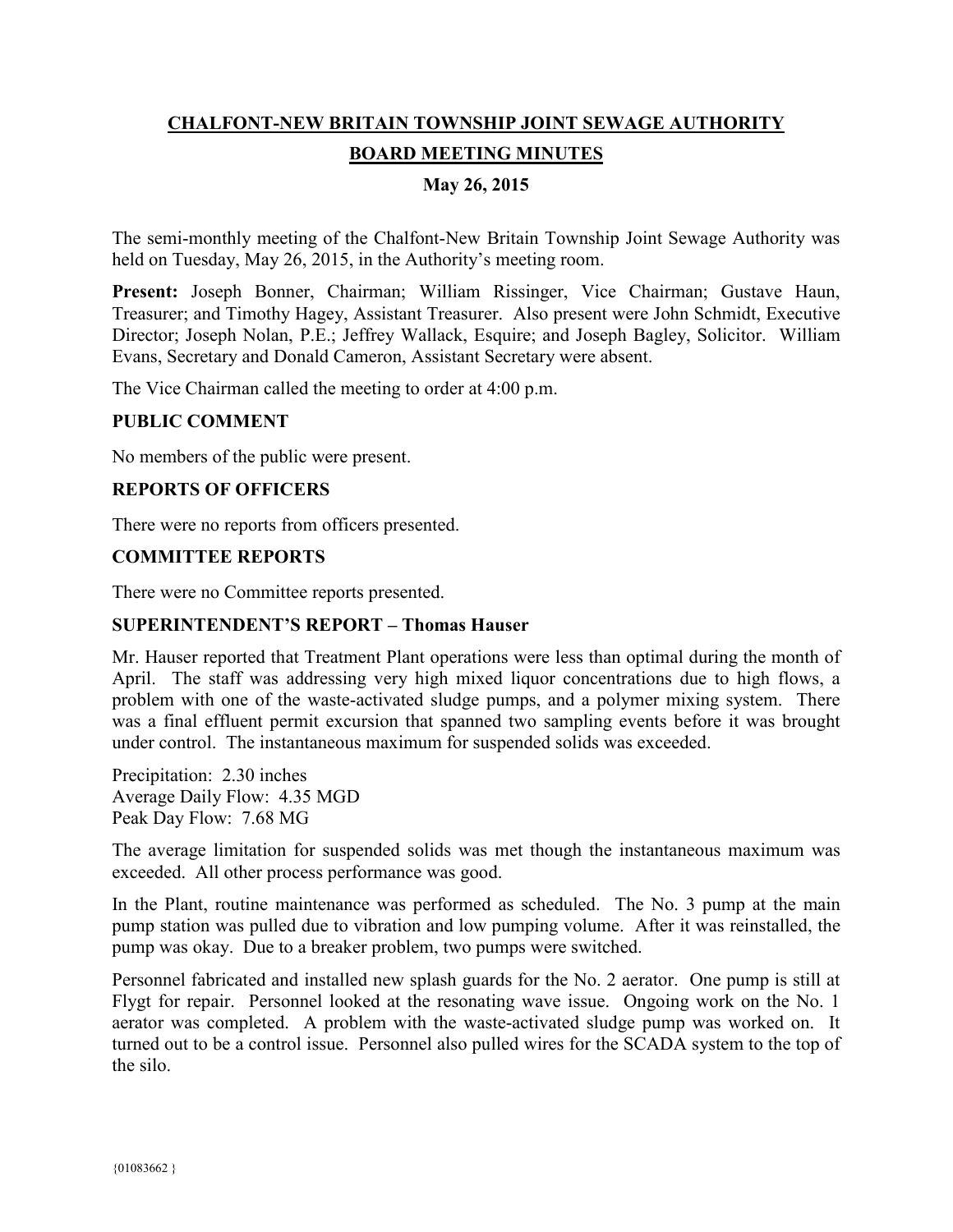In the collection system, personnel flushed lines, sealed joints and televised the lateral and other runs.

There was a general discussion regarding the waste-activated sludge pumping problem and the ultimate solution.

# **EXECUTIVE DIRECTOR'S REPORT – John E. Schmidt**

The Board recessed into Executive Session at approximately 4:10 p.m. in order to discuss potential litigation with a contractor.

The Board returned to its Regular Session at approximately 4:16 p.m. Mr. Wallack left the meeting at this time.

Mr. Schmidt reported on a sewer backup in three homes on Chatham Court for which a detailed report had already been distributed to the Board. Mr. Schmidt also discussed the insurance coverage aspects of the backup.

A question was asked about the cause of odors in the area near Detwiler Road. There was discussion about farmer activity in that area.

Mr. Schmidt concluded the discussion regarding the sewer backup by explaining he was waiting to hear from the insurance company for the Authority. Mr. Schmidt met with the homeowner and walked through the house at 652 Chatham Court.

Mr. Schmidt reported on his receipt of proposed dental and life insurance coverage. The existing coverage would be increased for renewal by 3-4%. Alternative coverage has been proposed for dental, life and disability with United Concordia for the dental coverage for a savings of \$4600 per year. The savings on life insurance and disability is only a slight savings. Mr. Schmidt plans to appear at the next Board meeting with a recommendation. The insurance policy for the life and dental plans expires on July 1.

Mr. Schmidt previously reported on the Maurer Tract having been sold to another entity. Prior to that news, there had been no correspondence involving the Tract since 2009. The sewer planning module for the property was approved and the new owners are in the process of updating it. The project was proposed to have grinder pumps. Mr. Schmidt discussed the possibility of a new pump station in the vicinity of the Mauer Tract to eliminate the grinder pumps. Such a proposal will be discussed with the developer. Back in 2009, 12 new single homes were proposed for the Tract.

Mr. Schmidt inquired whether there were any revisions to the minutes from May 12. No revisions were suggested.

Mr. Schmidt reported that he expected to have a preliminary budget for the fiscal year end at the June 9 meeting.

Mr. Schmidt reported that the Vactor truck will be included in the parade for the Fourth of July, as it is annually, and is looking for a volunteer rider to represent the Authority.